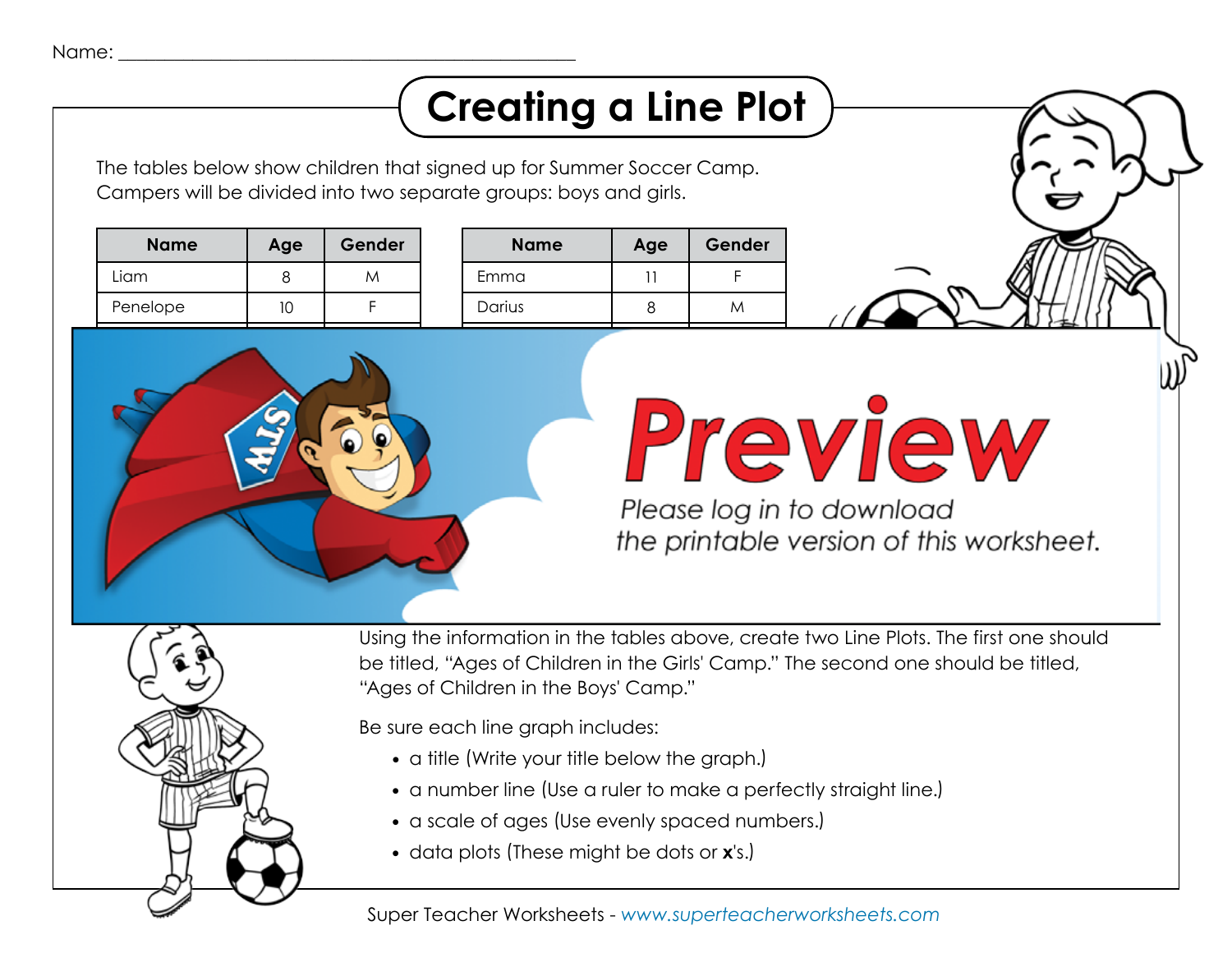## **Creating a Line Plot**

Using the data on the previous page, create two line plots.

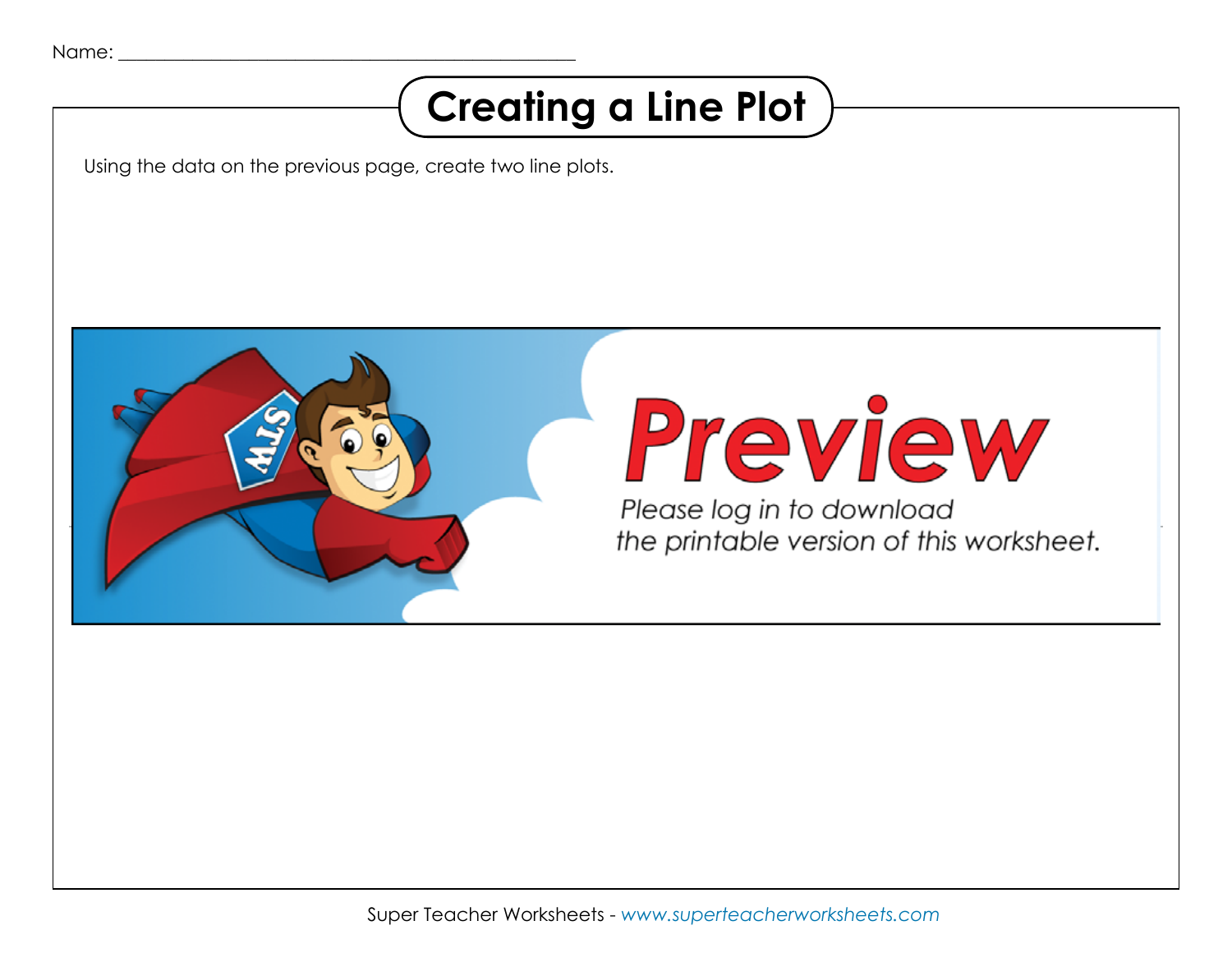# **Reading a Line Plot**

**Use the data on your line plots to answer the questions.**

**4.** How many more 10-year-old girls are there than 9-year-old girls?

- **1.** Are there more 8-year-old girls or 8-year-old boys attending Soccer Camp?  $\mathcal{L}_\text{max}$  , and the set of the set of the set of the set of the set of the set of the set of the set of the set of the set of the set of the set of the set of the set of the set of the set of the set of the set of the
- **2.** How many girls are 10, 11, or 12 years old? \_\_\_\_\_\_\_\_\_\_\_\_\_\_\_\_\_\_\_\_\_\_

**3.** How many boys are over 7 years old?

**5.** How many more 10-year-old girls are there than 10-year-old boys? **6.** The camp counselor wants to divide the boys into two groups.  $\blacksquare$ 

 $T$  first group is  $\mathcal{F}$  and  $\mathcal{F}$  and  $\mathcal{F}$  and  $\mathcal{F}$  and  $\mathcal{F}$  and  $\mathcal{F}$  and  $\mathcal{F}$  and  $\mathcal{F}$  and  $\mathcal{F}$  and  $\mathcal{F}$  and  $\mathcal{F}$  and  $\mathcal{F}$  and  $\mathcal{F}$  and  $\mathcal{F}$  and  $\mathcal{F}$  and  $\mathcal{F}$  $11-$  and 12-year-olds. Which group has more children in it? the printable version of this worksheet.

- **b.** There are more 10-year-olds than 11-year-olds.
- **c.** The oldest boy in this group is 11.

**7.** Which statement about the boys' group is true? **a.** All of the boys are more than 9 years old.

 $\mathcal{L}$  and  $\mathcal{L}$  and  $\mathcal{L}$ 

- **d.** There are more 10-year-olds than 9-year-olds.
- **8.** Which statement about the girls' group is true?
	- **a.** There are twice as many 12-year-old girls as there are 11-year-old girls.

 $\blacksquare$ 

- **b.** There are three 9-year-old girls.
- **c.** Half of the girls are 10 years old.
- **d.** The youngest girl in the group is 7 years old.

Super Teacher Worksheets - *www.superteacherworksheets.com*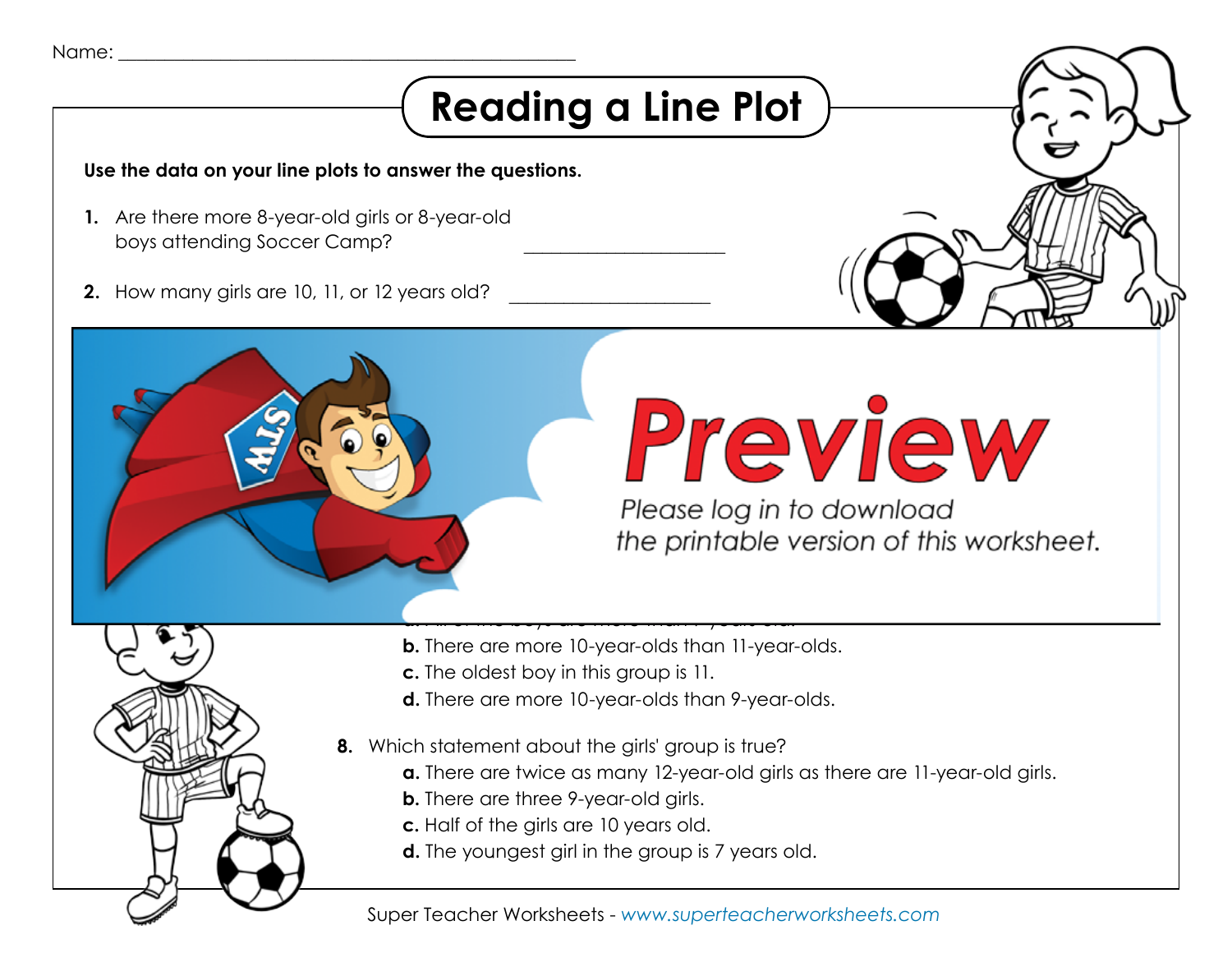### **ANSWER KEY**



Super Teacher Worksheets - *www.superteacherworksheets.com*